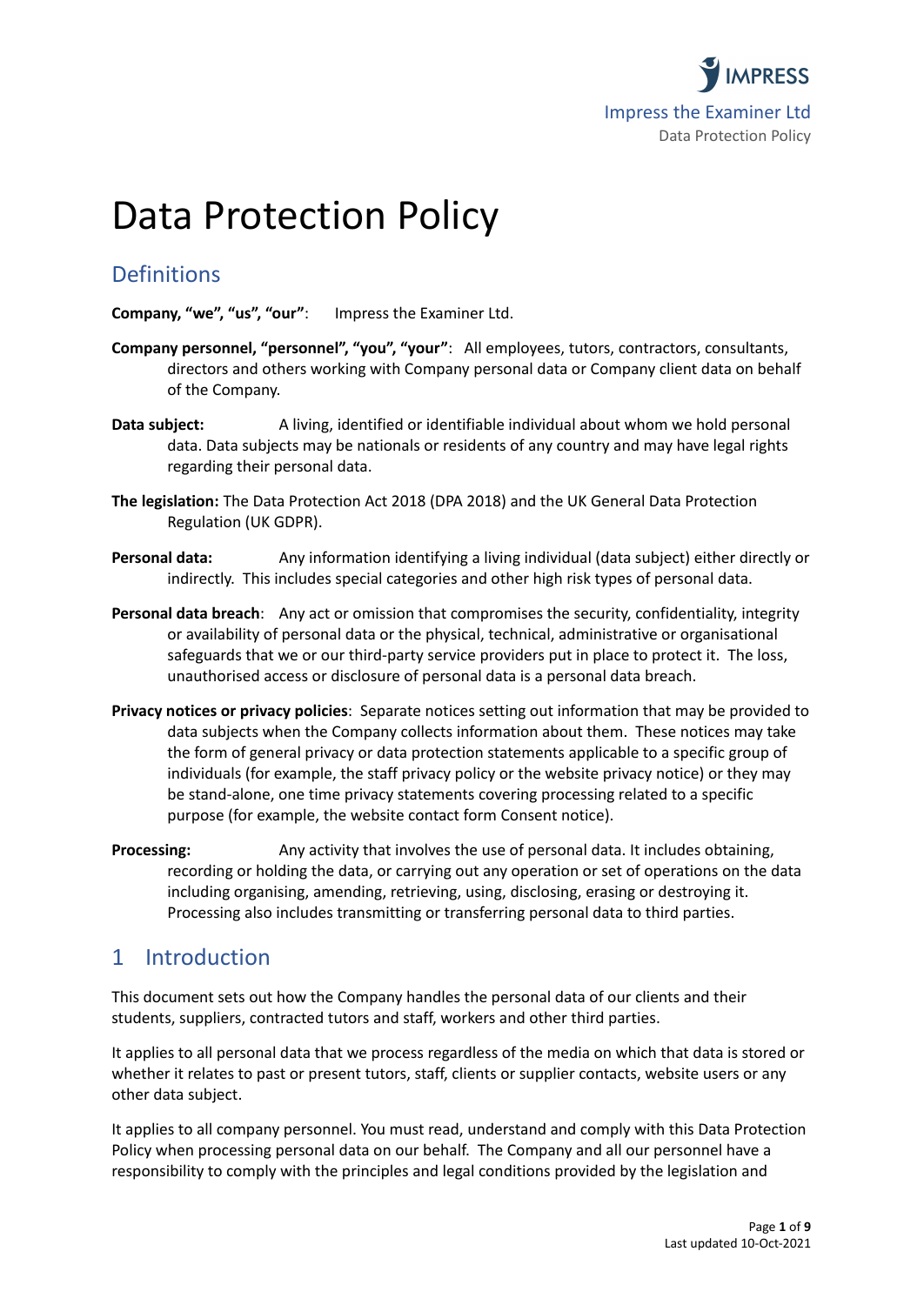

failure to meet those responsibilities are likely to lead to serious consequences. Firstly, any breach of this Data Protection Policy may result in the termination of your contract. Additionally, if you knowingly or recklessly disclose personal data in breach of the legislation you may be held personally legally accountable for any such breach.

The legislation contains strict principles and legal conditions which must be followed before and during any processing of any personal information. Breach of the legislation can cause distress to the individuals affected by the breach and is likely to leave the Company at risk of serious financial consequences.

If you are in any doubt about what you can or cannot disclose and to whom, do not disclose the personal information until you have sought further advice from the company's Data Protection Lead whose contact details appear at the base of this document.

This Data Protection Policy is an internal document and cannot be shared with third parties, clients or regulators without prior authorisation from the Data Protection Lead.

# 2 What are the UK GDPR principles?

The Company and all staff must comply with the UK GDPR principles below at all times in their information-handling practices. We are committed to ensuring that these principles and rules are followed, as we take the security and protection of data very seriously.

You must inform us immediately if you become aware that any of these principles or rules have been breached or are likely to be breached.

## 2.1 Data Controllers

We are the controller of all personal data relating to our personnel and used in our business for our own commercial purposes.

As a controller we are required by law to ensure that everyone who processes personal data on our behalf does so in accordance with the legislation which includes the UK GDPR principles.

In brief, the principles say that:

- Personal data must be processed in a lawful, fair and transparent way.
- The purpose for which the personal information is collected must be specific, explicit and legitimate.
- The collected personal data must be adequate and relevant to meet the identified purpose.
- The information must be accurate and kept up-to-date.
- The personal data should not be kept in a form which permits identification of a data subject for longer than is necessary for the purposes for which it is used.
- The personal data must be kept confidential and secure and only processed by authorised personnel.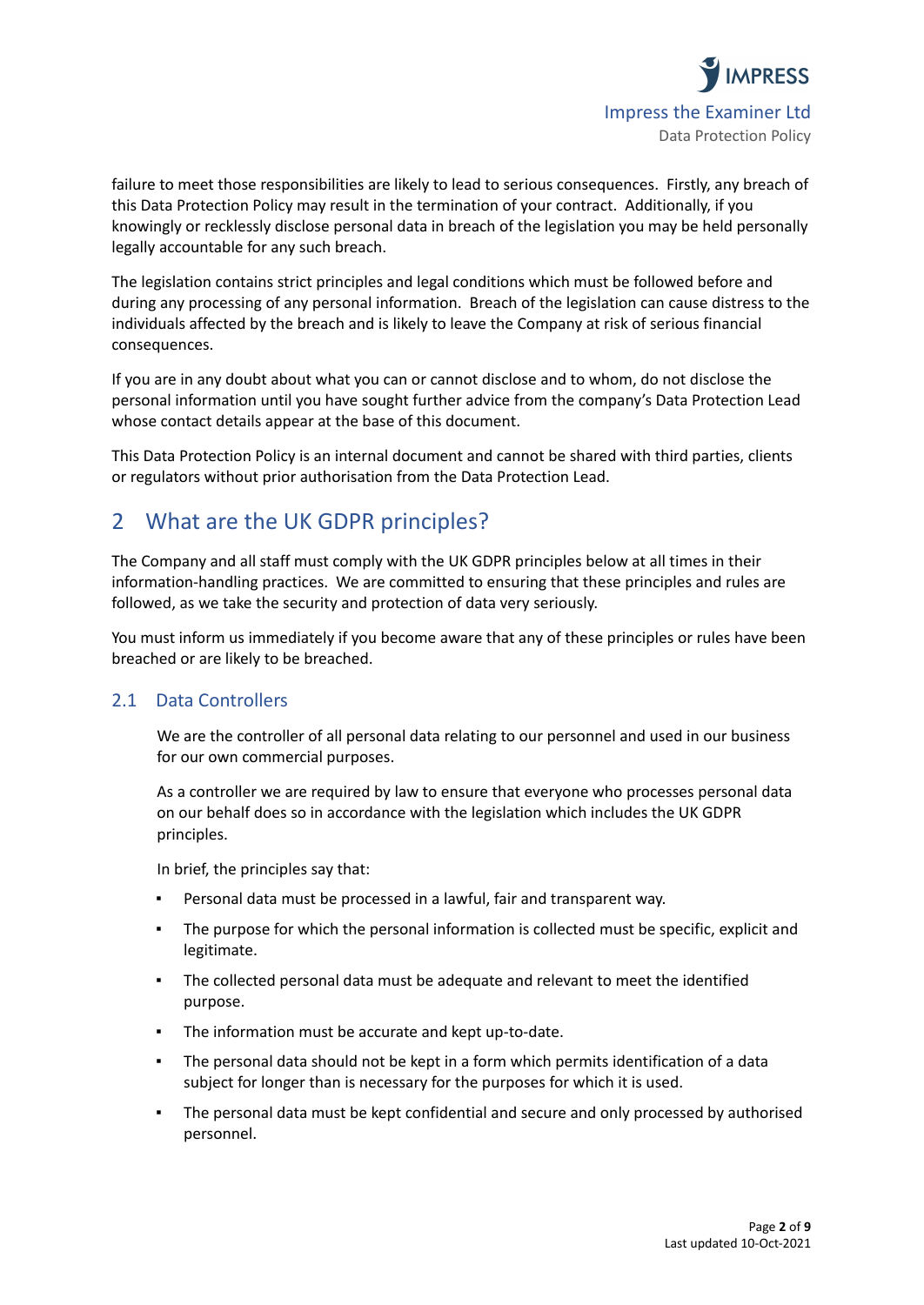

- The transfer of personal data to a country or organisation outside the UK should only take place if appropriate safeguarding measures are in place to protect the security of that data.
- The data subject must be permitted to exercise their rights in relation to their personal data.

#### 2.2 Data Processors

In order to provide our services, the Company processes the student data of our clients (our clients are predominantly schools). We are, therefore, a data processor for our clients who are data controllers.

We act on behalf of our client schools and under their authority; we serve the clients' (controller's) interests rather than our own in the provision of our services to them. As such, under the legislation we are required to only process personal data in line with our clients' instructions, unless we are required to do otherwise by law.

## 3 Lawfulness, fairness and transparency

## 3.1 What are the lawful reasons under which we would expect you to process personal data?

The Company will only expect you to process personal data where the business has a lawful basis or multiple bases to process that information. These may be one or a combination of the following:

- 3.1.1 in order to fulfil our **contracts** either with you our staff, for example to pay you or to obtain a DBS check on your behalf; or with our clients, for example working with student data in order to fulfil our contracted tutoring obligations;
- 3.1.2 to comply with a **legal obligation**, for instance in Police investigations or legal cases;
- 3.1.3 where it is necessary for our **legitimate interests** and where the interests and fundamental rights of the data subject do not override those interests (for example using contact details to respond to queries or monitoring the quality of our services); and
- 3.1.4 where formal **consent** has been obtained from the data subject, for example where they consent to go on our tutor list to receive information before they have a contract with us.

There are other rare occasions where you may need to process a data subject's personal information. These include:

- 3.1.5 protecting the data subject's **vital interests**, for example if they are taken seriously ill you may need to provide their personal information to a doctor or paramedic in order to save their life; or
- 3.1.6 where it is needed in the **public interest** or for official purposes, this generally refers to tasks carried out by official bodies such as councils and government departments.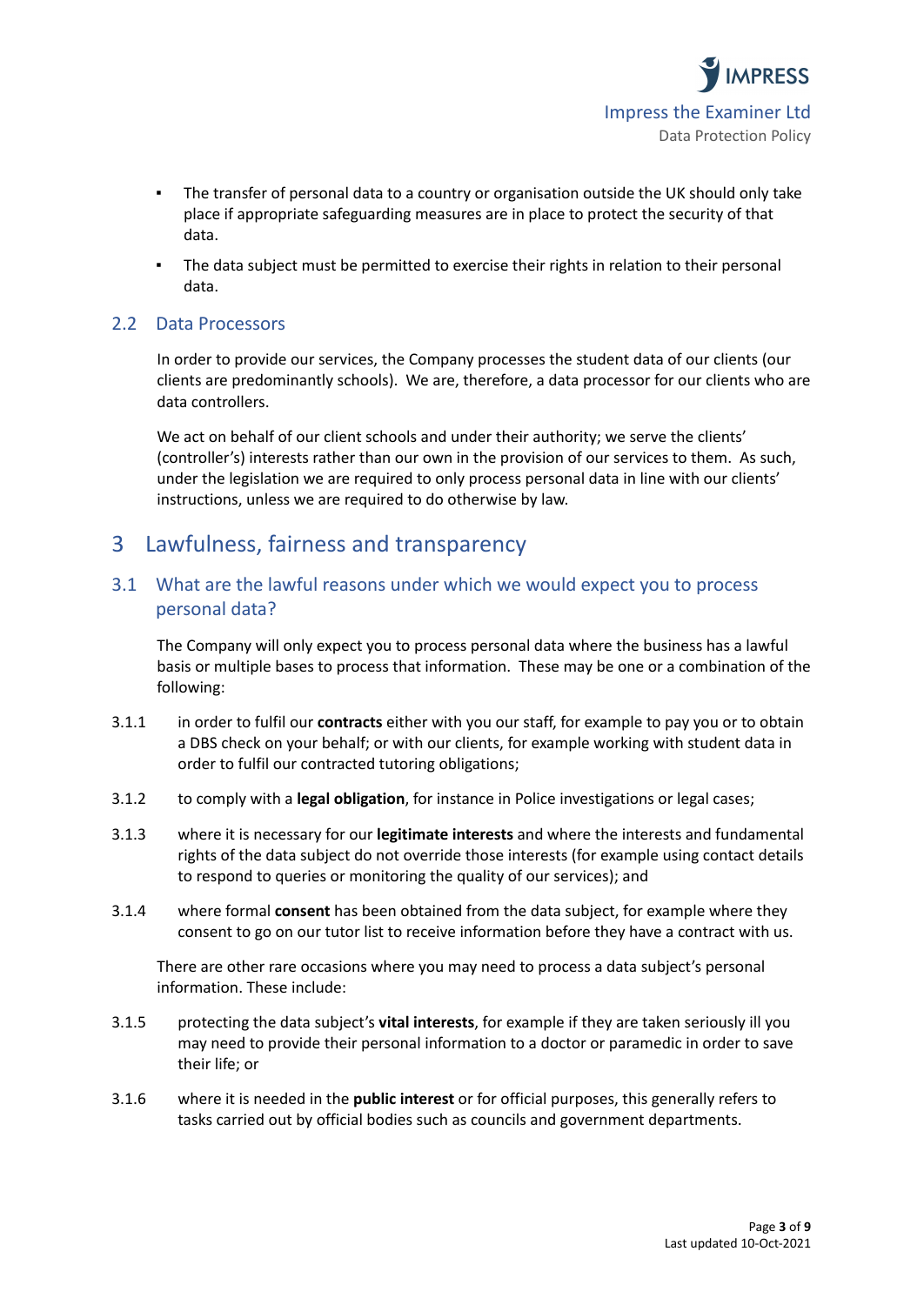

You must always be sure to identify and document the legal basis or bases being relied on in respect of each processing activity which you perform and that you communicate this legal basis to the data subject. Privacy notices are generally used for this purpose.

## 3.2 Consent

A Controller must only process personal data on the basis of one or more of the lawful bases set out in the legislation. Most often the Company will be working under the Contract and Legitimate Interest legal bases with individuals and organisations with whom we share legal agreements or who have specifically requested (for example via recruitment) to be in contact with us.

Occasionally, however, we will use the Consent legal basis, for instance where individuals who are not under contract with us appear on any tutoring or marketing contact lists.

A data subject consents to processing of their personal data if they clearly indicate agreement to the processing either by a statement or through positive action. Consent requires affirmative action, so data processing based on non-actions such as silence, pre-ticked boxes or a lack of response will not be sufficient.

Data subjects must be easily able to withdraw Consent to processing at any time and withdrawal must be promptly honoured. Consent may need to be refreshed if you intend to process personal data for a different and incompatible purpose which was not disclosed when the data subject first consented.

You will need to evidence Consent captured and keep records of all Consents so that the Company can demonstrate compliance with Consent requirements.

## 3.3 Privacy Notices (transparency)

The legislation requires Controllers to provide detailed, specific information to data subjects depending on whether the information was collected directly from them or from elsewhere.

Such information must be provided through appropriate Privacy Notices which must provide accurate, transparent and unambiguous details of:

- the lawful and fair reasons why we are processing the data;
- how, when and for how long we propose to process the data;

We must include all the information required by the legislation including:

- the identity of the Controller;
- the Data Protection Lead or Data Protection Officer (DPO) and any other key data protection staff member;
- how and why we will use, process, disclose, protect and retain that personal data.

Privacy Notices must be presented when the data subject first provides the personal data.

When personal data is collected indirectly, for example from a third party or publicly available source, you must provide the data subject with all the information required by the legislation as soon as possible after collecting/receiving the data.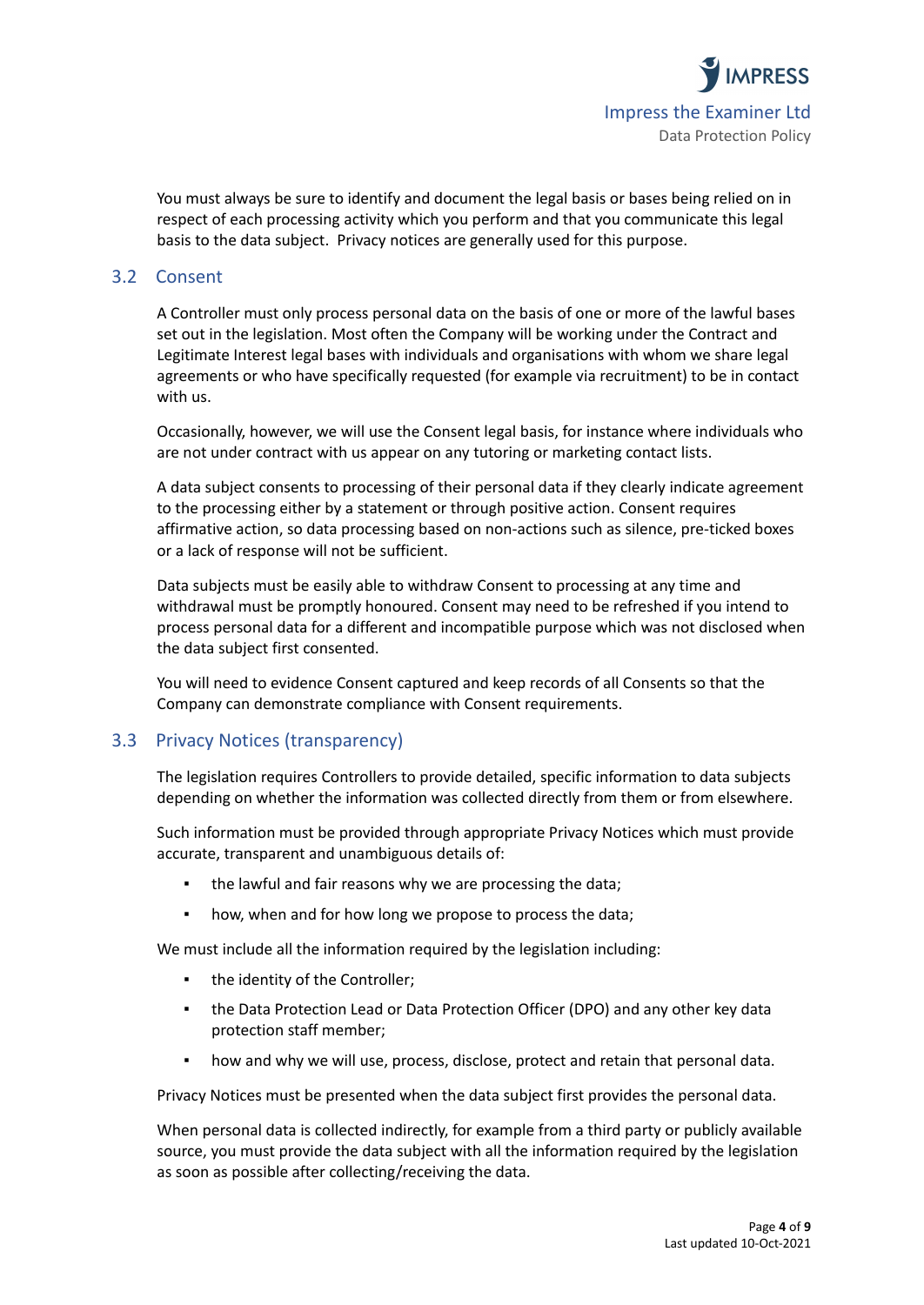

Personal data collected by third parties must be collected on a basis which reflects our purposes in the processing of that data. The data subject must be aware when they provide their data how it is going to be used all along the processing line.

You must only use data collected indirectly if you have evidence that it has been collected in accordance with the UK GDPR principles.

# 4 Data integrity and confidentiality

Company personnel must maintain data security by protecting the confidentiality, integrity and availability of the personal data, defined as follows:

- *Confidentiality* means that only people who have a need to know and are authorised to use the personal data can access it.
- *Integrity* means that personal data is accurate and suitable for the purpose for which it is processed.
- Availability means that authorised users are able to access the personal data when they need it for authorised purposes.

## 4.1 Only collect and keep the data you need

The collected personal data must be adequate and relevant to meet the identified purpose.

Personnel must only process personal data where they have been authorised to do so and because it relates to their work or they have been delegated temporary responsibility to process the information.

Personnel must not collect, store or use unnecessary personal data and must ensure that personal data is deleted, erased or removed within the Company's retention guidelines (see our Data Retention Policy).

Personnel must not process or use personal data for non-work related purposes.

The Company will review its records on a regular basis to ensure we do not contain a backlog of out-of-date or irrelevant information and to check there are lawful reasons requiring information to continue to be held.

## 4.2 Keep data accurate and up-to-date

Company personnel will ensure that the personal data we use and hold is accurate, complete, kept up-to-date and relevant to the purpose for which we collected it.

Personnel will check the accuracy of personal data when it is collected and at regular intervals afterwards. Make sure you take all reasonable steps to destroy or amend inaccurate or out-of-date personal data.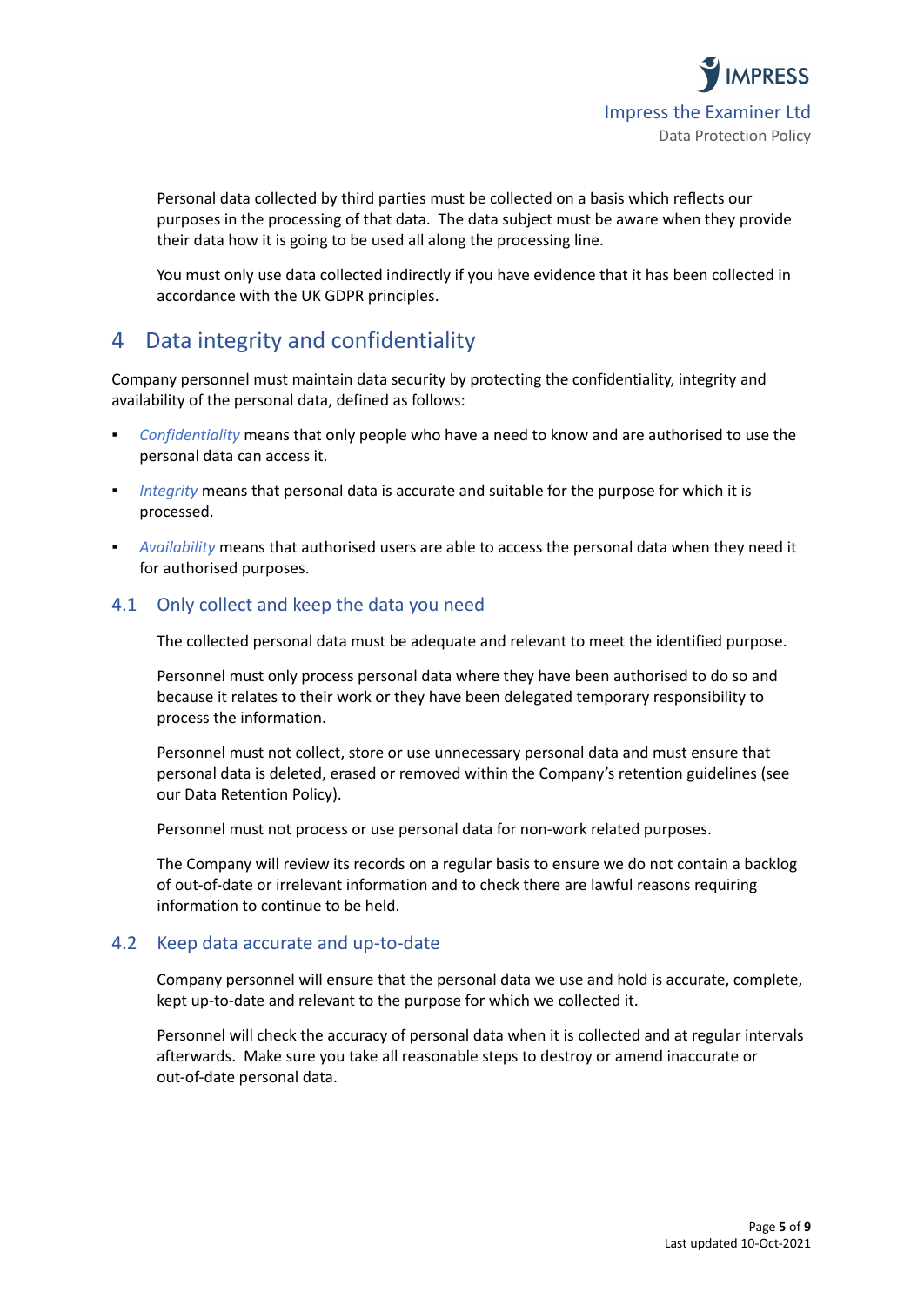

## 5 Data security

## 5.1 Technological safeguards

The Company will develop, implement and maintain safeguards appropriate to our size, scope and business, our available resources, the amount of personal data that we own or maintain on behalf of others and to identify risks.

This includes the use of encryption and pseudonymisation where pseudonymisation is the process of replacing information that directly or indirectly identifies an individual with one or more artificial identifiers or pseudonyms so that the person to whom the data relates cannot be identified without the use of additional information which is kept separate and secure.

We will regularly evaluate and test the effectiveness of all safeguards to ensure the security of our processing of personal data.

## 5.2 Responsibilities of Personnel

Company personnel are responsible for protecting the personal data we hold. We require all personnel working with our data and our Clients' data to:

- Read, understand and follow our Staff Data Protection Protocol.
- Implement reasonable and appropriate security measures against unlawful or unauthorised processing of personal data and against the accidental loss of or damage to personal data and to exercise particular care in protecting special category and other sensitive personal data from loss and unauthorised access, use or disclosure.
- Follow all procedures and technologies put in place by us to maintain the security of personal data from the point of collection to the point of destruction.
- Comply with and not attempt to circumvent the administrative, physical and technical safeguards we implement and maintain in accordance with the legislation and relevant standards to protect personal data.
- Not establish Company accounts with any third-party service provider for the purpose of processing personal data without the direct permission of the Data Protection lead.
- Only transfer personal data to third-party service providers who agree to comply with the required policies and procedures and who agree to put or have already put adequate data protection measures in place.

# 6 Transferring data to another country

The transfer of personal data to countries or organisations outside the UK should only take place if appropriate safeguarding measures are in place to protect the security of that data.

You must speak to the Data Protection Lead before you send personal data outside the UK.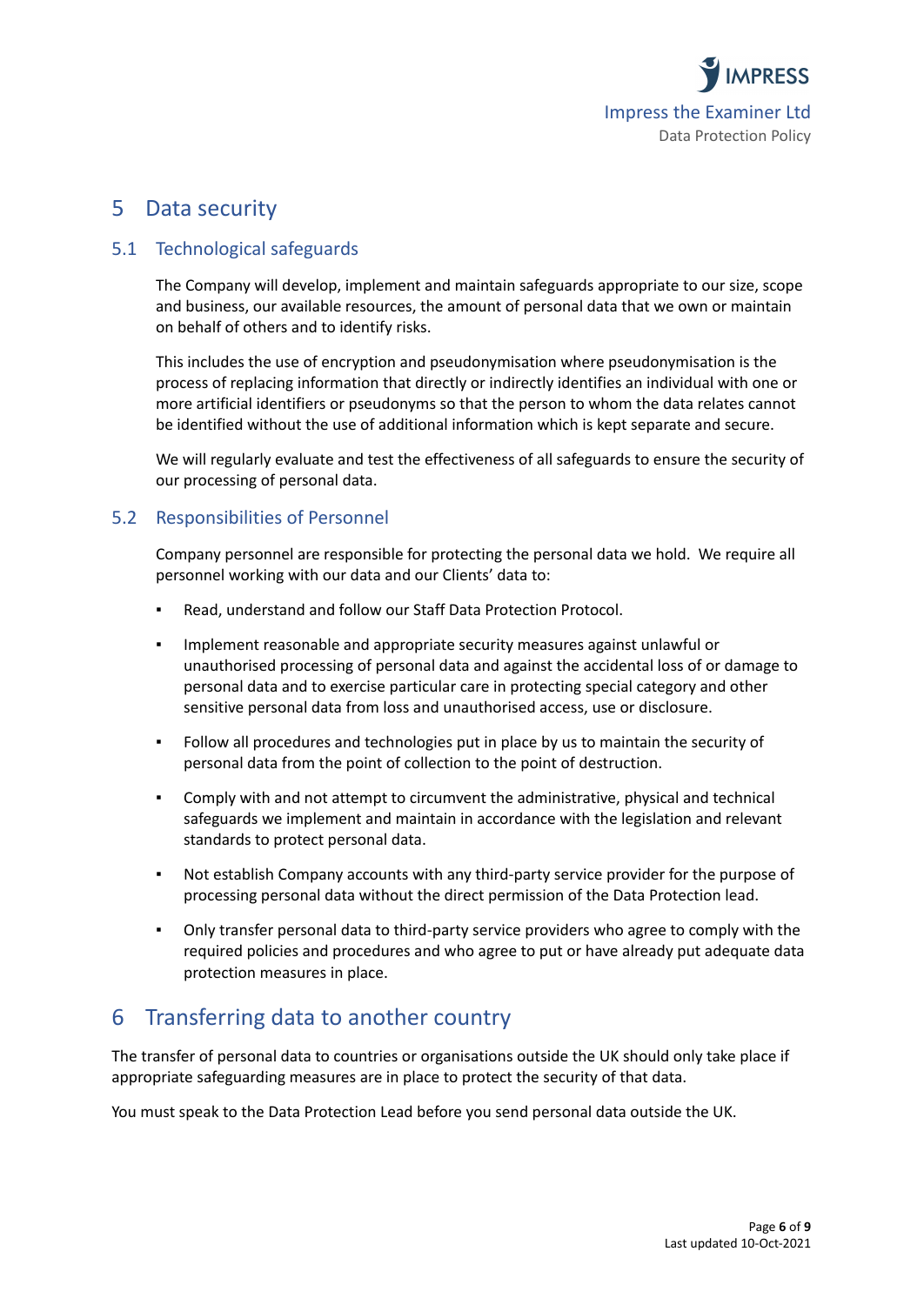

# 7 Reporting a personal data breach

The legislation requires Controllers to notify any data security incidents severe enough to be deemed a personal data breach to the applicable regulator – in the UK this is the Information Commissioner's Office (ICO) – and, in certain instances, the data subject.

See our Data Breach Procedure for our procedure to deal with any suspected personal data breach.

Any personnel that knows or suspects that a personal data breach has occurred, should not attempt to investigate the matter themselves but immediately inform the Data Protection Lead. Preserve all evidence relating to the potential personal data breach.

# 8 The data subject rights and requests

Under the legislation, subject to certain legal limitations, data subjects have a number of rights regarding how their personal data is processed. At any time a data subject can request that the Company should take any of the following actions with regard to their personal data:

- Allow access to the personal data
- Request corrections to be made to data
- Request erasure of data
- Object to the processing of data
- Withdraw their consent if consent was the legal basis for processing
- Request that processing restrictions be put in place
- Request a transfer of personal data
- Object to automated decision making
- Right to be notified of a data security breach

Note that Data Subject Access Requests (SAR) can be verbal, they do not need to be in writing.

All SARs should be directed to **Fatima Hajnal, [admin@impresstheexaminer.com](mailto:admin@impresstheexaminer.com) 03332 12 05 75**. Do not allow third parties to persuade you into disclosing personal data without proper authorisation.

The process for dealing with SARs is set out in our Subject Access Request Procedure.

# 9 Privacy By Design and Data Protection Impact Assessments (DPIA)

The Company is required to implement Privacy by Design measures when processing personal data by implementing appropriate technical and organisational measures (like Pseudonymisation) in an effective manner, to ensure compliance with data privacy principles.

'Privacy by design' means incorporating data protection into the planning and exercising of all data processing activities and business practices from the design stage right through the data lifecycle, and being able to demonstrate this.

The Company must assess what Privacy by Design measures can be implemented on all programs, systems and processes that process personal data by taking into account the following: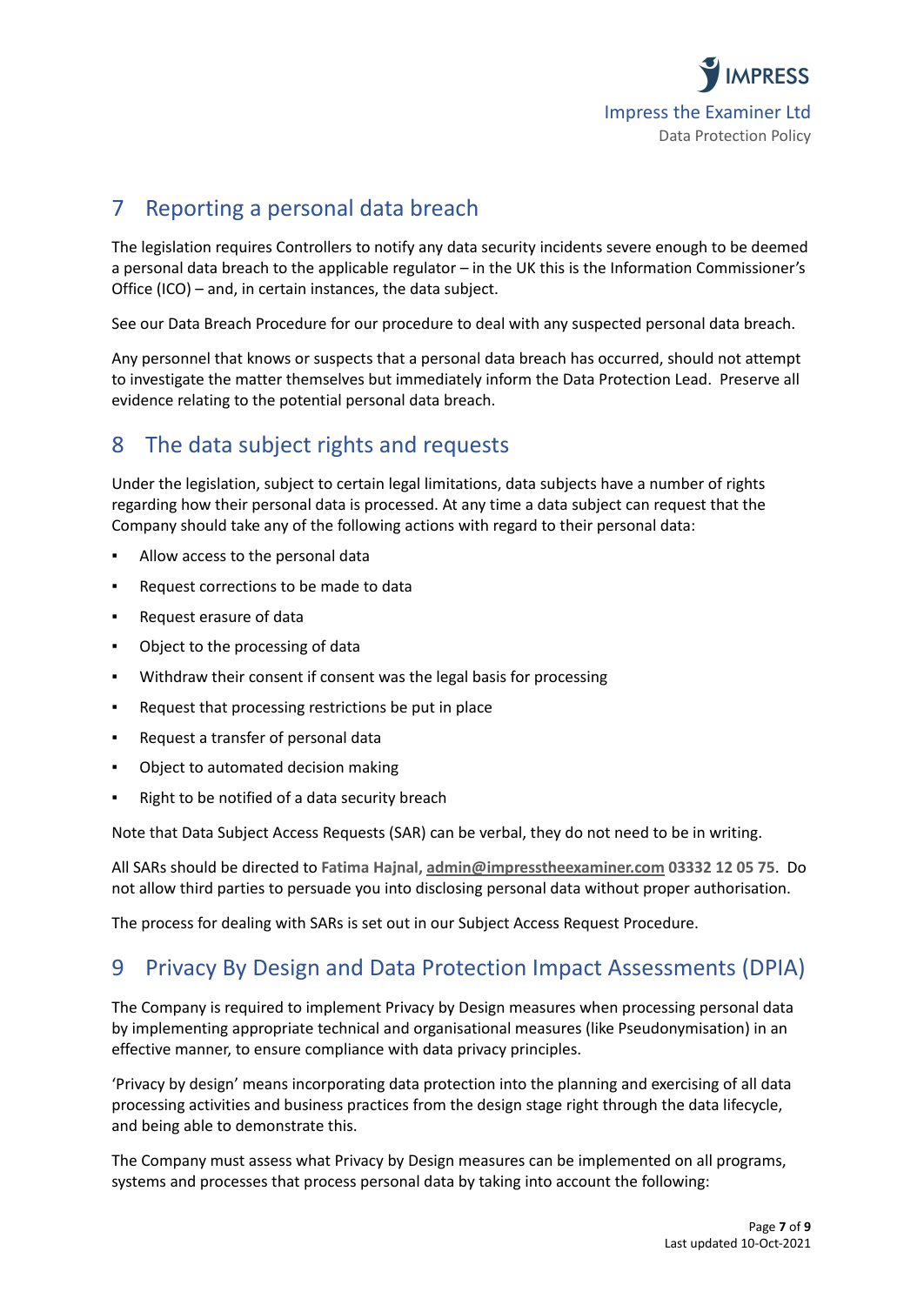

- a. the state of the art;
- b. the cost of implementation;
- c. the nature, scope, context and purposes of processing; and
- d. the risks of varying likelihood and severity for rights and freedoms of data subjects posed by the processing.

Data protection impact assessments (DPIAs) are used to assess the risks to data subjects when processing their personal data, particularly if their data is sensitive or 'special category'.

You should conduct a DPIA (and discuss your findings with the Data Protection Lead) when implementing major system or business change programs involving the processing of personal data including:

- a. use of new technologies (programs, systems or processes), or changing technologies (programs, systems or processes);
- b. automated processing including profiling and automated decision making;
- c. large scale processing of special categories of personal data or criminal convictions data; and
- d. large scale, systematic monitoring of a publicly accessible area.

A DPIA must include:

- a. a description of the processing, its purposes and the Controller's legitimate interests if appropriate;
- b. an assessment of the necessity and proportionality of the processing in relation to its purpose;
- c. an assessment of the risk to individuals; and
- d. the risk mitigation measures in place and demonstration of compliance.

## 10 Sharing personal data

We may share personal data internally as necessary. Personnel must always ensure that personal Data is only shared with authorised persons and is shared in accordance with the purposes stated in any privacy notice or consents.

Extra care and security must be taken when sharing special categories of data or transferring data outside the Company to a third party.

## 11 Direct Marketing

We are subject to specific rules under the legislation in relation to marketing our services. Data subjects have the right to reject direct marketing and we must ensure that they are given this option at first point of contact. When a data subject exercises their right to reject marketing you must desist immediately from sending further communications.